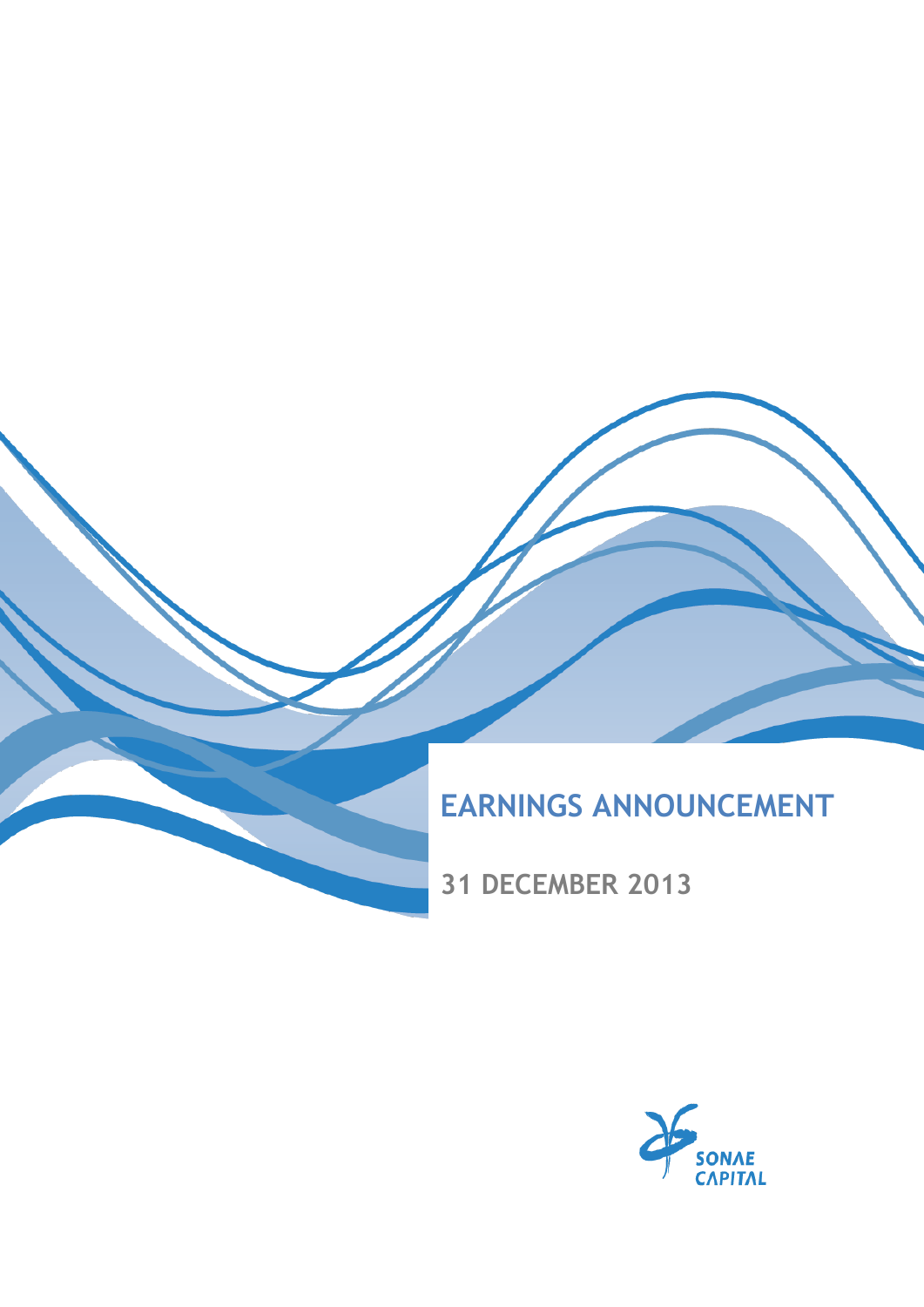# **1. HIGHLIGHTS**

**THE YEAR'S RESULTS SHOW A SIGNIFICANT SHIFT TOWARDS THE OPERATIONAL PATH OF PREVIOUS YEARS. ON A LIKE FOR LIKE<sup>1</sup> BASIS…**

… Consolidated **TURNOVER GREW 25%**, driven by:

- real estate sales pick up to pre-crisis level at **troia**resort (+12.6 M.€, to 15.1 M.€). During 2013, sales deeds totaled 39 units (one of which regarding a promissory purchase agreement which had already been signed in 2012), and promissory purchase agreements and reservation agreements added up 17 and 12 units, respectively, to a total of 67 units sold. In 2014, and up to the date of this report, sales efforts translated into 11 units, including 1 deed, 3 promissory purchase agreements and 7 reservation agreements
- increase in the activity level of the Refrigeration, HVAC and Maintenance business (+21%), mostly explained by international markets (including direct local sales in Brazil and Angola, and exports from Portugal)
- growth in all other business units (+3.1 M. $\epsilon$ ), although with little individual significance

… Consolidated **RECURRENT EBITDA<sup>2</sup>** rose to **positive 6.6 M.€** (-2.1 M.€ in 2012):

- reflecting the overall growth in activity levels and the result of structure optimization plans implemented
- signaling a turnaround from the path that had been observed since the beginning of the global financial crisis

#### … **POSITIVE 22 M.€ FREE CASH FLOW BEFORE DEBT LEVEL** in the year

… Consolidated **NET PROFIT<sup>2</sup>** with an expressive improvement, to negative 10.9 M.€ (comparable negative 21.5 M. in 2012).

**SUSTAINED DECREASE IN NET DEBT**, to **246 M.€** (down 10 M.€), consistent with the Group's commitment to undertake a reduction of its financial leverage.

**<sup>1</sup>**Including comparable perimeter in 2013 and 2012

<sup>&</sup>lt;sup>2</sup> Excluding restructuring costs arising from cost optimisation plans (already implemented and ongoing), and the 2012 adjustment arising from the value update of Imosede Fund's participation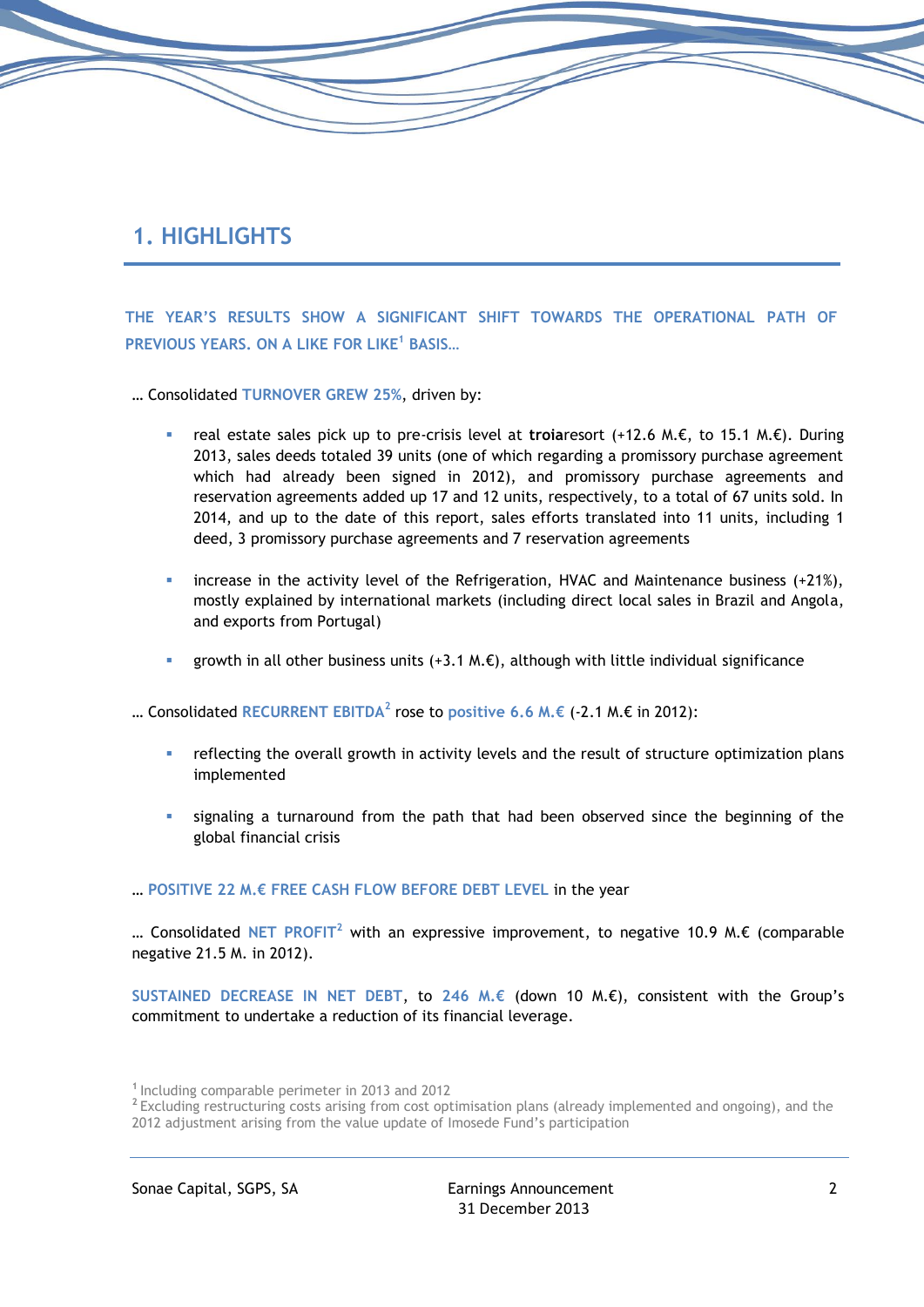## **2. OVERALL PERFORMANCE**

| <b>Consolidated Profit and Loss</b>                       |             |             |                   |
|-----------------------------------------------------------|-------------|-------------|-------------------|
| <b>Million euro</b>                                       |             |             |                   |
|                                                           | <b>FY13</b> | <b>FY12</b> | $\triangle$ 13/12 |
| <b>Total Operational Income</b>                           | 145.5       | 123.8       | $+17.5%$          |
| Turnover                                                  | 135.9       | 112.3       | $+21.0%$          |
| Other Operational Income                                  | 9.6         | 11.5        | $-16.9%$          |
| <b>Total Operational Costs</b>                            | $-137.8$    | $-124.5$    | $-10.7%$          |
| Cost of Goods Sold                                        | $-40.8$     | $-36.6$     | $-11.6%$          |
| Change in Stocks of Finished Goods                        | $-7.6$      | $-2.3$      | $< -100%$         |
| <b>External Supplies and Services</b>                     | $-50.6$     | $-44.8$     | $-13.1%$          |
| <b>Staff Costs</b>                                        | $-35.9$     | $-37.2$     | $+3.4%$           |
| <b>Other Operational Expenses</b>                         | $-2.8$      | $-3.6$      | $+22.6%$          |
| <b>Recurrent EBITDA</b>                                   | 6.6         | $-2.1$      |                   |
| <b>EBITDA</b>                                             | 4.7         | $-2.9$      |                   |
| <b>EBIT</b>                                               | $-8.5$      | $-19.2$     | $+55.6%$          |
| Net Financial Expenses                                    | $-11.5$     | $-11.0$     | $-4.8%$           |
| Investment Income and Results from<br>Assoc. Undertakings | 9.2         | 20.1        | $-54.3%$          |
| <b>EBT</b>                                                | $-10.9$     | $-10.1$     | $-7.5%$           |
| Taxation                                                  | $-2.4$      | $-1.6$      | $-47.3%$          |
| <b>Net Profit</b>                                         | $-13.2$     | $-11.7$     | $-13.0%$          |
| Attributable to Equity Holders of Sonae                   |             |             |                   |
| Capital                                                   | $-13.2$     | $-11.1$     | $-19.0%$          |
| Attributable to Non-Controlling Interests                 | 0.0         | $-0.6$      | $+92.2%$          |

| <b>Consolidated Balance Sheet</b>                               |       |       |                   |
|-----------------------------------------------------------------|-------|-------|-------------------|
| <b>Million euro</b>                                             |       |       |                   |
|                                                                 | 2013  | 2012  | $\triangle$ 13/12 |
| <b>Total Assets</b>                                             | 633.4 | 657.4 | $-3.6%$           |
| Tangible and Intangible Assets                                  | 246.3 | 253.9 | $-3.0%$           |
| Goodwill                                                        | 61.0  | 61.0  | $-0.0%$           |
| Non-Current Investments                                         | 52.0  | 55.0  | $-5.4%$           |
| Other Non-Current Assets                                        | 45.8  | 48.3  | $-5.3%$           |
| <b>Stocks</b>                                                   | 178.9 | 187.8 |                   |
| Trade Debtors and Other Current Asset                           | 46.5  | 48 1  | $-3.4%$           |
| Cash and Cash Equivalents                                       | 3.0   | 3.2   | $-7.6%$           |
| <b>Total Equity</b>                                             | 313.2 | 324.0 | $-3.3%$           |
| Total Equity attributable to Equity<br>Holders of Sonae Capital | 304.3 | 315.2 | $-3.5%$           |
| Total Equity attributable to Non-<br>Controlling Interests      | 8.9   | 8.7   | $+1.6%$           |
| <b>Total Liabilities</b>                                        | 320.3 | 333.5 | $-4.0%$           |
| <b>Non-Current Liabilities</b>                                  | 171.9 | 180.1 | $-4.6%$           |
| Non-Current Borrowings                                          | 153.0 | 158.7 | $-3.6%$           |
| Deferred Tax Liabilities                                        | 12.6  | 14.3  | $-12.3%$          |
| Other Non-Current Liabilities                                   | 6.3   | 71    | $-10.5%$          |
| <b>Current Liabilities</b>                                      | 148.4 | 153.4 | $-3.2%$           |
| <b>Current Borrowings</b><br>Trade Creditors and Other Current  | 96.1  | 100.6 | $-4.6%$           |
| Liabilities                                                     | 52.3  | 52.7  | $-0.7%$           |
| <b>Total Equity and Liabilities</b>                             | 633.4 | 657.4 | $-3.6%$           |

Consolidated **turnover** reached 135.9 M.€, evidencing a 25% increase (on a like for like basis) towards the previous year,



with significant contributions from Sonae Turismo (mostly through sales of **troia**resort real estate) and from the Refrigeration, HVAC and Maintenance business (significantly driven by international markets).

**Recurrent EBITDA** performance, at the consolidated level, conveys a totally different reality from that of the last three years, reaching positive 6.6 million euro (-2.1 million euro in 2012, on a like for like basis),



comprising an overall improvement across all business units, and positive contributions from the Energy business (3.3 million euro), Refrigeration, HVAC and Maintenance (3.1 million euro), Resorts (2.5 million euro) and Fitness (0.5 million euro).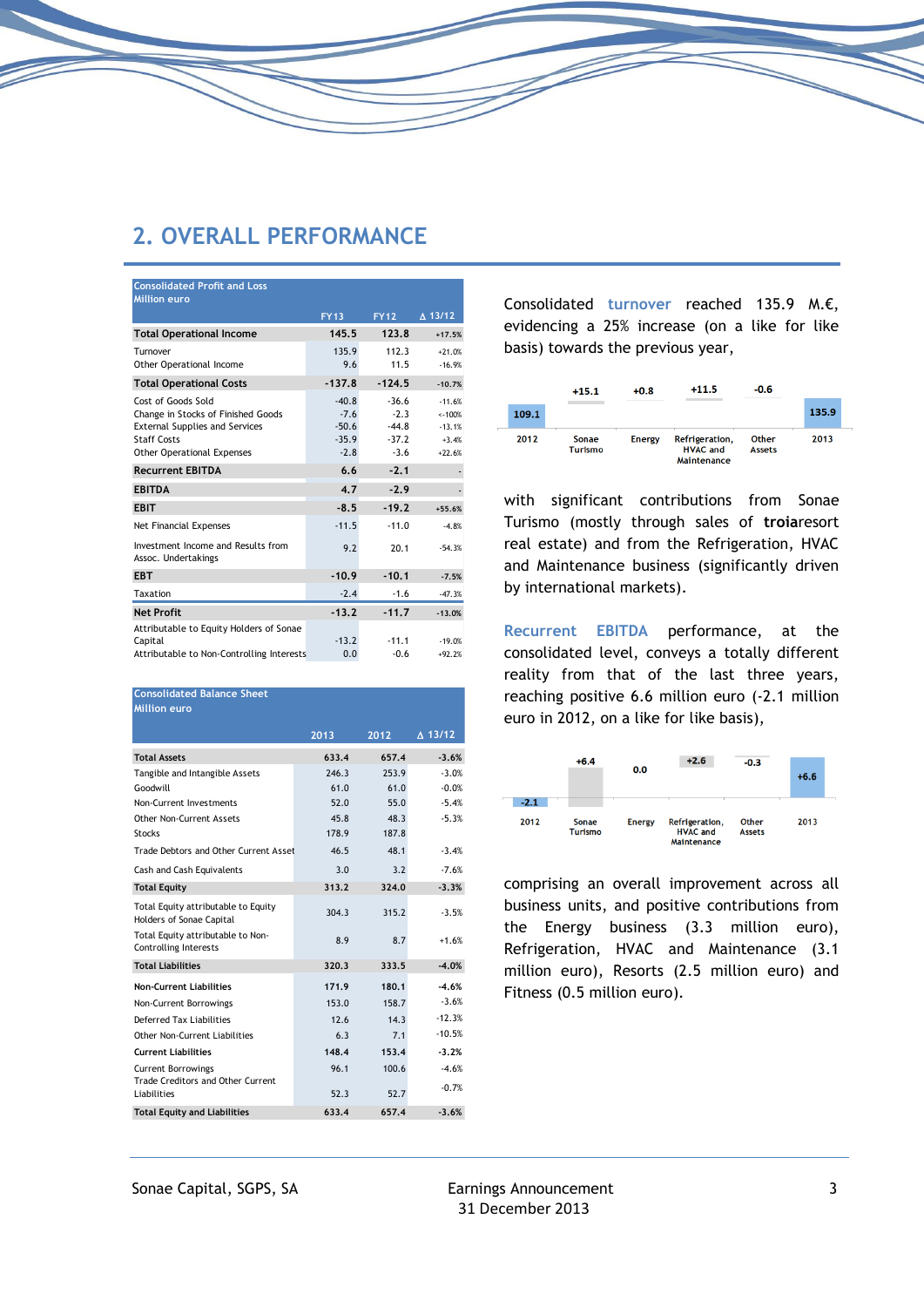**Net profit** for the year was negative 13.2 million euro, with change towards the previous year being mostly explained by the non-recurrent one off impact from the change in the accounting method of Imosede Fund participation units which was accounted for in the third quarter of 2012 (totaling positive 17.1 million euro.



\*Recurrent

On a recurrent basis (excluding restructuring costs and the above mentioned impact), the year's net profit improved 10.6 million euro, to negative 10.9 million euro.

The 5.9 million euro increase in the share of results from associated undertakings / investment income stands out amongst the recurrent contributions to net profit, and is mostly explained by Norscut's contribution and by Imosede Fund income distribution.

| <b>Net Capital Employed</b><br><b>Million euro</b> |       |       |       |
|----------------------------------------------------|-------|-------|-------|
|                                                    | 2013  | 2012  | 2011  |
| <b>Net Capital Employed</b>                        | 559.2 | 580.0 | 598.0 |
| Capex in the Period                                | 6.8   | 12.1  | 11.0  |
| <b>Working Capital</b>                             | 173.1 | 183.2 | 208.8 |
| Equity                                             | 313.2 | 324.0 | 336.9 |
| <b>Net Debt</b>                                    | 246.0 | 256.1 | 261.1 |
| Net Debt / Capital Emplo                           | 44.0% | 44.1% | 43.7% |
| Gearing                                            | 78.6% | 79.0% | 77.5% |

**Capex** amounted to 6.8 million euro in the year, remaining significantly below historical figures, and mostly focused in the Energy business expansion plan,



including a 4.2 million euro investment in the photovoltaic park which should be operating at full output by the end of the first quarter of 2014.

As at 31 December 2013, **Net Debt** amounted to 246.0 million euro (235.4 million euro excluding debt from the Energy business),



representing a 10 million euro decrease (4%) compared to the end of the previous year.

The evolution of historical levels, validates the Group's effort towards the reduction of the structural debt level and the commitment with the deleveraging strategic guideline.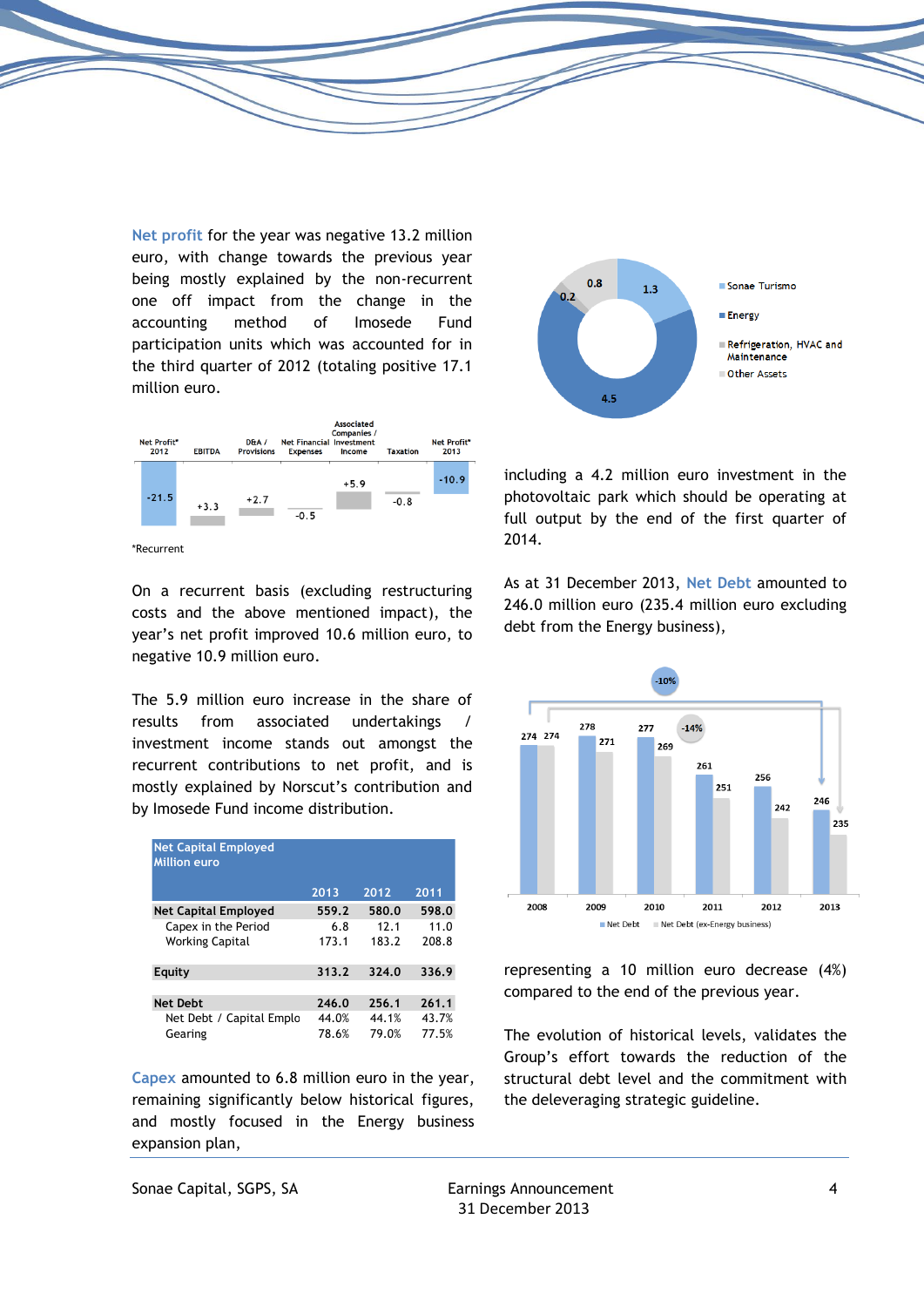The forecasted repayment schedule of borrowings (in million euro) as at 31 December 2013, taking into consideration commitment periods in relation to each financing operation, was as follows:



Value presented in N+1 (43.1 million euro) includes commercial paper taken under short term lines of credit with automatic renewals.

Following the policies and measures implemented to manage liquidity and bank relationship risks, the Group does not foresee any risks which may affect businesses as a going concern.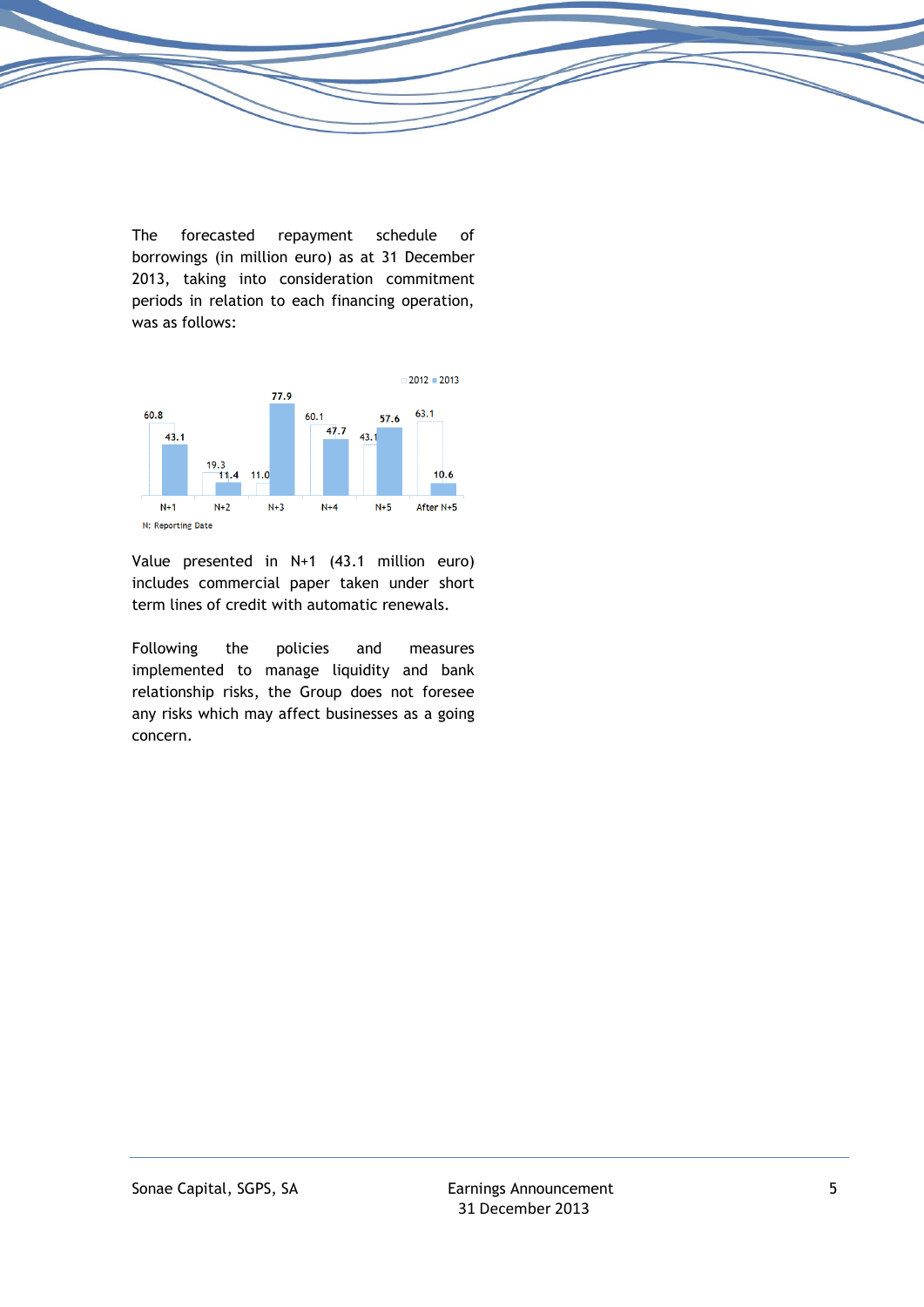## **3. SEGMENT PERFORMANCE**

### **SONAE TURISMO**

On a like or like basis, Sonae Turismo's **turnover** amounted to 48.5 million euro in the year, representing a significant 45% growth compared to 2012,



with an expressive contribution from troiaresort's real estate deeds, and improvement in the remaining Sonae Turismo's business areas.

**Recurrent EBITDA**, of negative 2.1 million euro, grew 6.4 million euro compared to the previous year, comprising evident improvements throughout the year in all operational segments.



#### **RESORTS**

As at 31 December 2013, real estate contracts signed regarding residential units in **troia**resort include 39 sales deeds (one of which regarding a promissory purchase agreement signed in 2012),



17 promissory purchase agreements, and 12 reservation agreements (the latter including the payment of a reservation fee).

In 2014, and up to the date of this report, sales efforts translated into an additional 11 units sold, comprising one deed, 3 promissory purchase agreements and 7 reservation agreements.

### **FITNESS**

Set within the strategic objectives of increasing the scale of operation, following a capital light strategy, and growing average profitability, the business has been managing a third party owned fitness center since August 2013 (still with marginal contribution to the year's results).

**Turnover** grew 8% (0.9 million euro) on a like for like basis, due to the increase in the active membership basis, leading, together with increased operational efficiency, to a positive **recurrent EBITDA** of 0.5 million euro (negative 1.2 million euro in the previous year).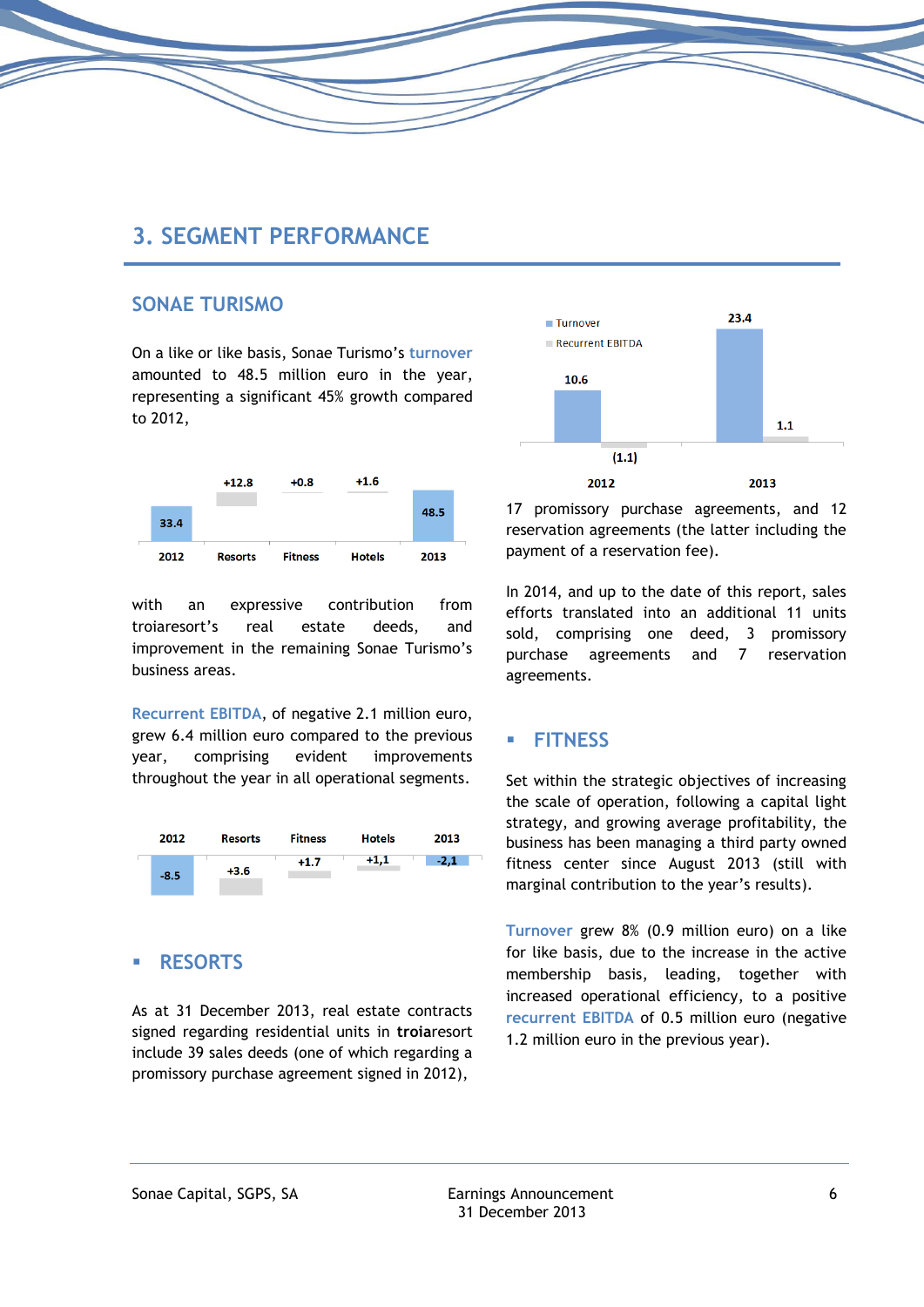

\*Excluding the contribution from the discontinued fitness operation in Spain.

### **HOTELS**

**Turnover** from the Hotels segment delivered two digit growth in 2013 (+14% compared to the previous year), reaching 13.6 million euro, largely driven by Summer season's good performance (mainly visible in Troia's units) and by occupancy growth in occupation from MICE and corporate segments in Porto Palácio Hotel.

The year's turnover has also profited from higher tourism occupancy from foreign visitors in Tróia (golf and group segment). The total number of room nights sold grew 11% in the Group's hotel units.



In spite of the 17% improvement (1.1 million euro) in the **recurrent EBITDA**, the Hotel business has not yet reached operational breakeven in the year.

### **ENERGY**

The results of the Energy business show the steady turnover an EBITDA profile of the corresponding portfolio.

The 2013 performance of the Energy business indicators, compared to the previous year, is solely explained by the contribution of the new cogeneration facility in Vale de Cambra, which started operating in the course of the second half of 2012.



Comparing the set of assets under management with the significant weight in the Group's consolidated **EBITDA** (delivering the highest contribution in the year), signals the significant impact of any growth effort in this business segment.

Once the new photovoltaic park starts its full operation, the power under management will rise to 19.3 MW,

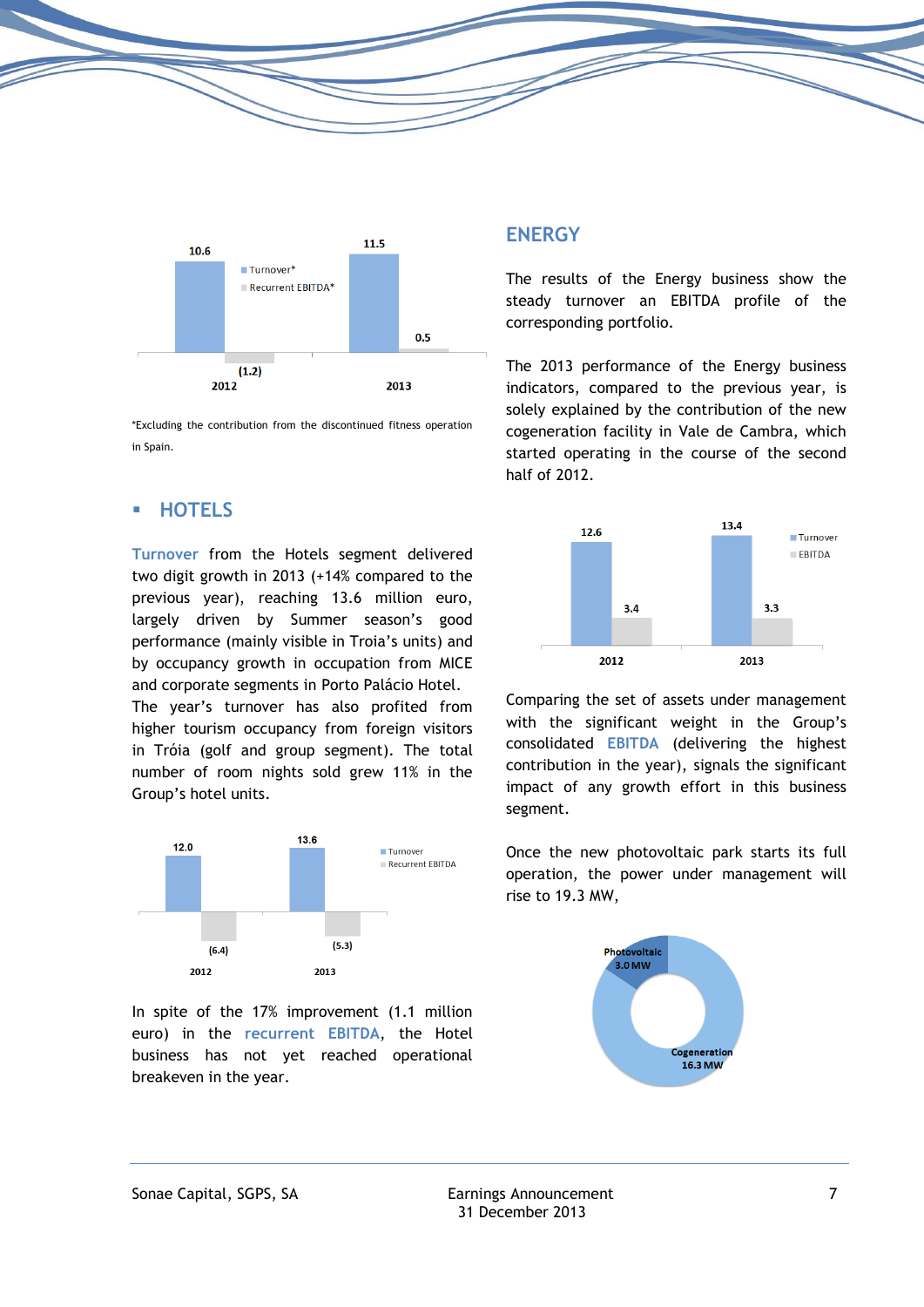with a potential accrual of 37 MW in the short term, within the transaction for the acquisition of shareholdings and interest in cogeneration plants, already announced to the market (transaction still pending approval).

Internationally, the operation in Brazil was the sole contributor to EBITDA growth, mostly via increased volumes.

## **OTHER ASSETS**



\*Arising from rentals and sale of non-strategic real estate assets.

Non-strategic assets held by the Sonae Capital Group, which are available for sale, include:

## **REAL ESTATE ASSETS (excluding Sonae Turismo)**

During 2013, and consistent with the sale guideline agreed for this set of assets, sales deeds amounted to 2.1 million euro, comprising multiple assets with diverse individual values.

Addressing current market trends and the demand profile for such type of assets, 74 rental contracts regarding City Flats were signed up to the end of the year (with 33 apartments remaining available for sale/rental).

## **REFRIGERATION, HVAC AND MAINTENANCE**

International **turnover** from Refrigeration, HVAC and Maintenance (consolidating exports from and direct sales abroad) grew steadily in the course of the year, reaching 16.6 million euro in the twelve months (+64%).



In Portugal, turnover increased 11%, to 50.9 million euro, driven by new commercial refrigeration projects.

**Recurrent EBITDA** from the Portuguese operation, reflects growth in the activity level and improved efficiency through the adjustment of business structures to the new market referential.

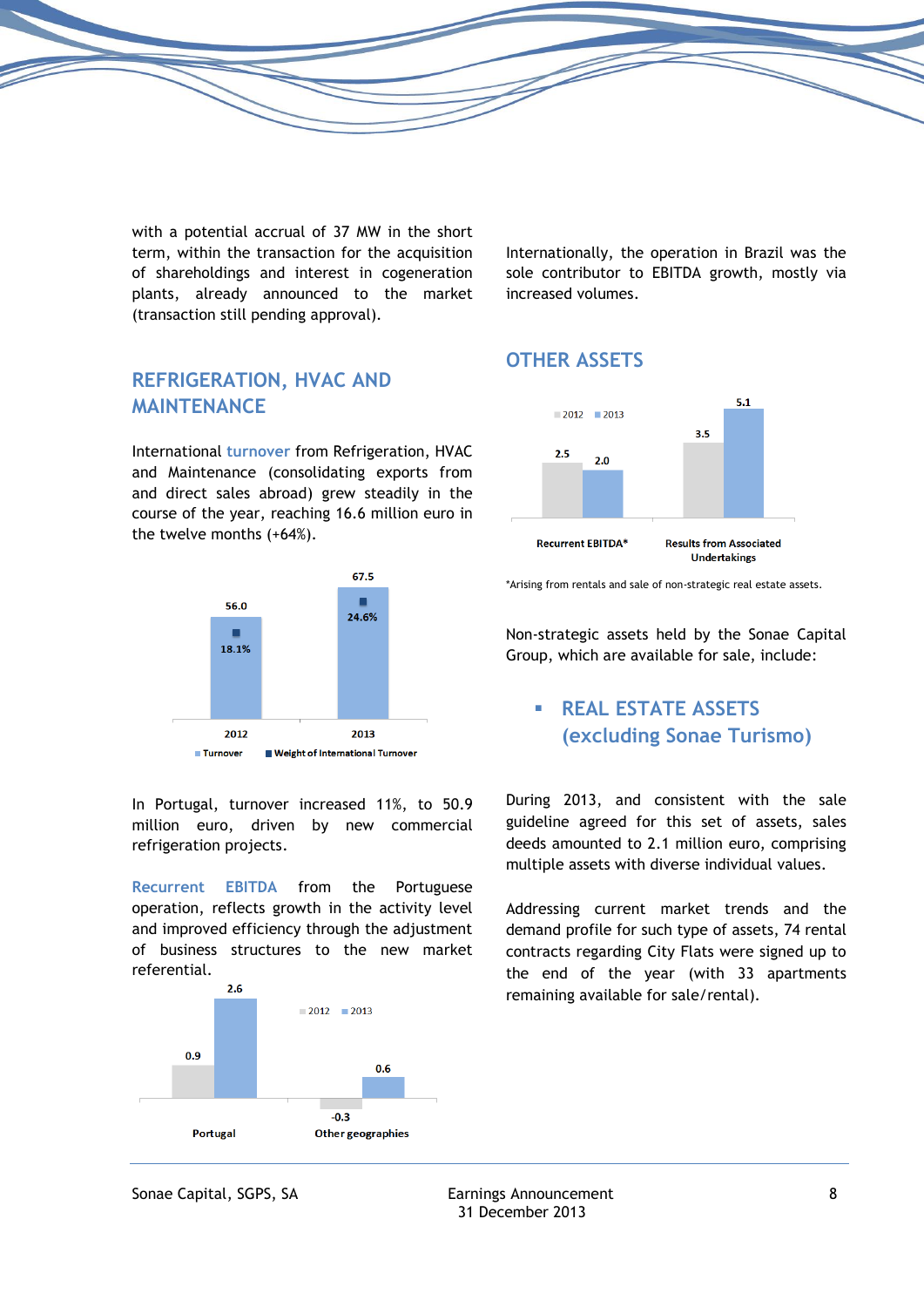

As at 31 December, capital employed in this group of assets amounted to 128.9 million euro:



(note: external valuation reported at 31 December 2011- Cushman & Wakefield)

## **FINANCIAL SHAREHOLDINGS**

Major assets as at 31 December 2013:

| Asset          | % Shareholding |
|----------------|----------------|
| <b>Norscut</b> | 36.00%         |
| Imosede Fund   | 25.85%         |
| Lidergraf      | 24.50%         |
|                |                |

In the reporting period, main change in this segment regards the sale of a 6.51% stake in Imosede Real Estate Investment Fund, which occurred in March 2013, generating a 10 million euro cash inflow.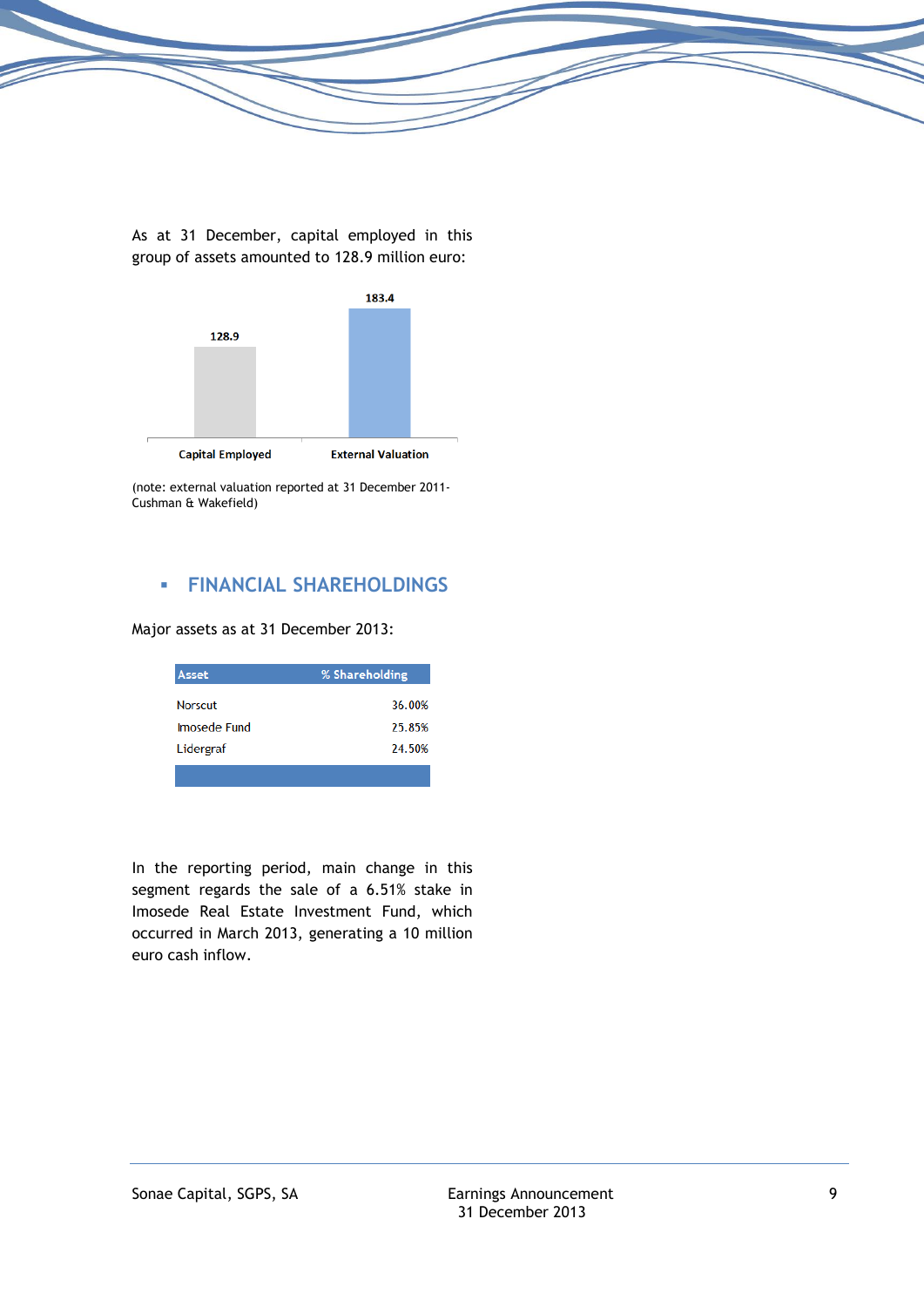## **4. OUTLOOK**

At the end of 2013, the Sonae Capital Group strategic pillars and guidelines, which support its venture capital like profile, are clearly defined.

In Sonae Turismo, and now that the restructuring and business structure optimization processes are concluded, 2014 will deliver efforts aimed at maximizing topline, enhancing volume growth through capital light strategies, recover/ensure positive profitability levels, and clarify management models and positioning models.

In the Refrigeration, HVAC and Maintenance business, there is still potential for additional efficiency gains. A deep restructuring plan is underway, aiming to speed up margin recovery. In this context, the business is exiting the local operation in Spain. Growth in this business area, based on the existing market perspectives for Portugal, will have to be driven by international markets (maximizing volumes and margins), widening the scope of markets besides those in which the business is already operating (Brazil, Angola and Mozambique) and assessing growth scenarios through partnerships.

The Group will continue with systematic market screening efforts, regarding assets which fit its ambition regarding the Energy business expansion plan (focused, in the short term, in cogeneration and photovoltaic projects located in Portugal).

During the year of 2014, and within the current Sonae Capital's business portfolio refocus plan, finding an option for business areas identified as non-strategic will remain as an important management objective.

Additionally, the financial discipline and Group's deleveraging, inevitable under a going concern premise and liquidity risk management, will continue to bias the assumptions and objectives to be defined by each business area.

Maia, 19 February 2014

The Board of Directors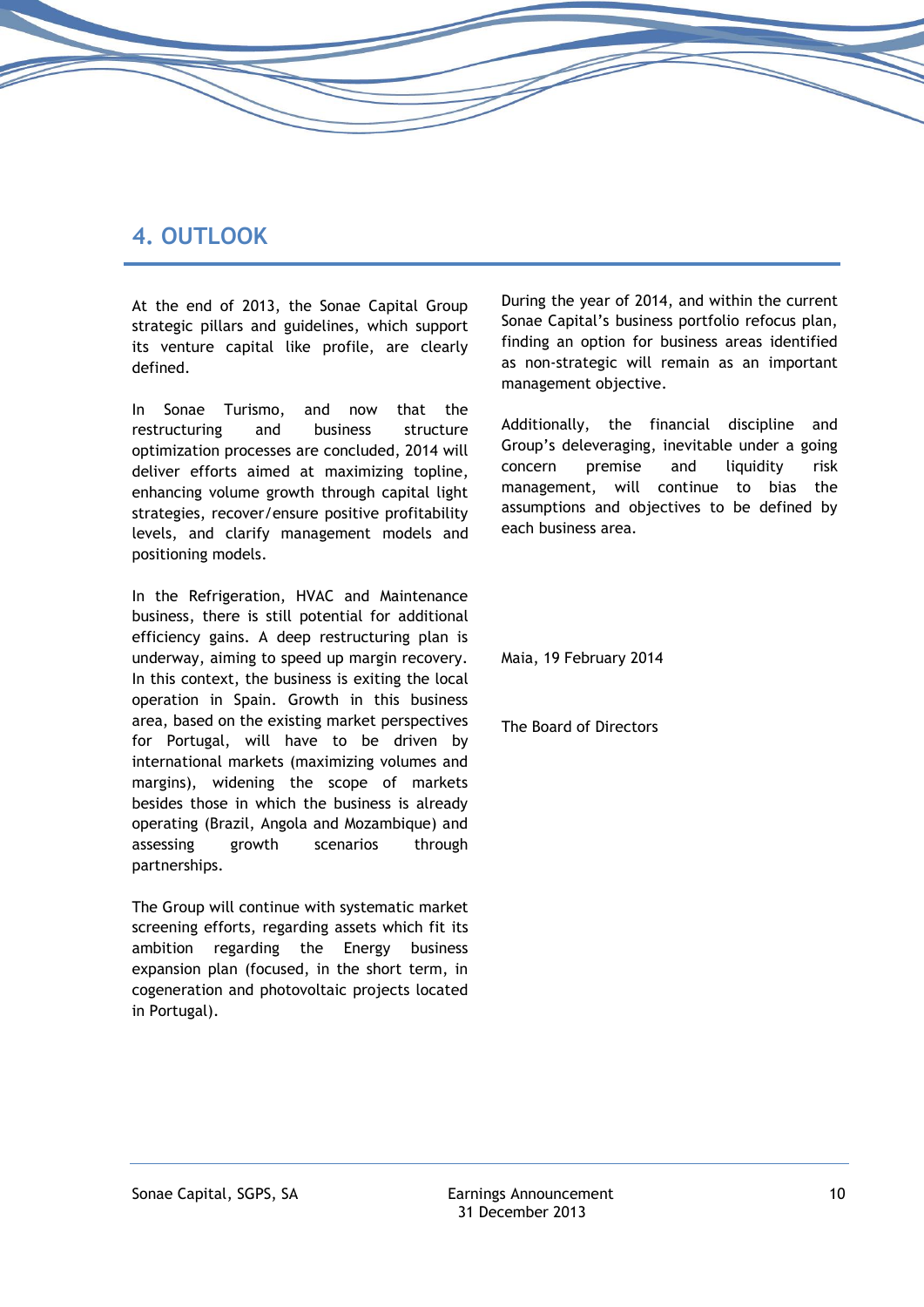# **GLOSSARY**

- Capex = Investment in Tangible and Intangible Assets.
- Gearing = Net Debt / Equity.
- HVAC = Heating, Ventilation and Air Conditioning.
- (EBITDA) = Operational Profit (EBIT) + Amortization and Depreciation + Provisions and Impairment Losses + Impairment Losses of Real Estate Assets in Stocks (included in Cost of Goods Sold) – Reversal of Impairment Losses and Provisions (including in Other Operation Income).
- Net Debt = Non-Current Loans + Current Loans – Cash and Cash Equivalents – Current Investments.